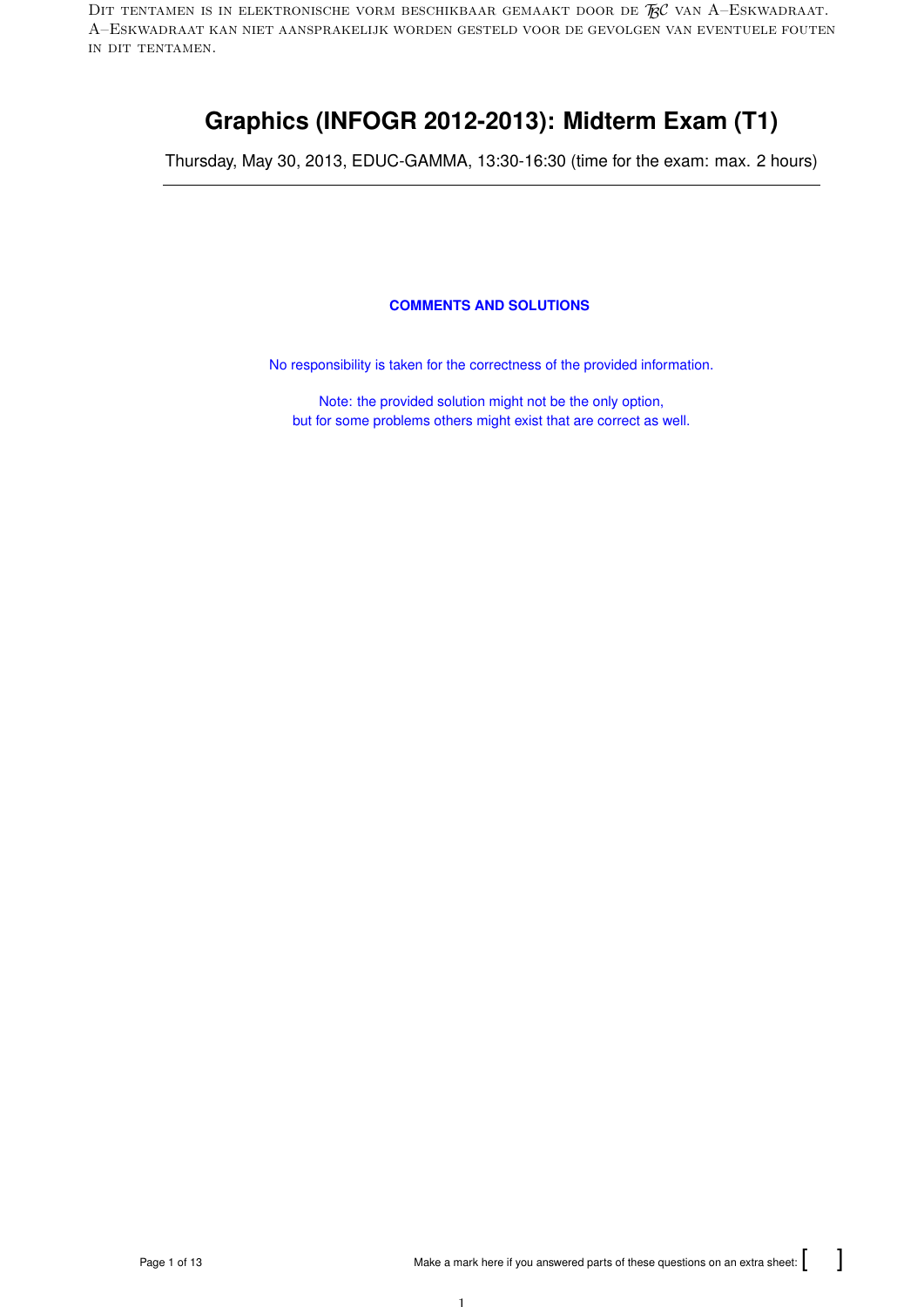# **Problem 1: Vectors**

**Subproblem 1.1 [8 pts]: Multiple choice questions.** Mark the correct answer. No explanation required. There is only one correct answer for each individual question.

- 1. The two vectors  $(3,2,1)$  and  $(6,4,2)$  are ...
	- A. parallel
	- B. linearly independent
	- C. unit vectors
	- D. an orthonormal basis
	- E. neither of these

**Solution/comments:** The correct answer is *A. parallel*.

- 2. The scalar product (aka dot product or inner product) of two perpendicular vectors is . . .
	- A. -2π
	- B. -1
	- C. 0
	- D. 1
	- E. 2π
	- F. neither of these

■ **Solution/comments:** The correct answer is *C. 0*.

- 3. The scalar product of two vectors that form an angle of 270 degree with each other is ...
	- A. -2π
	- B. -1
	- C. 0
	- D. 1
	- E. 2π
	- F. neither of these

**Solution/comments:** The correct answer is *C. 0*.

- 4. In the following,  $\cdot$  denotes scalar multiplication of two vectors and  $\times$  denotes their cross product. If  $\vec{v}$ ,  $\vec{w}$  are two 3D vectors and *s*,*t* are two scalar values, then  $(s\vec{v}\times t\vec{w}) + (s\vec{v}\cdot t\vec{w})$  is ...
	- A. undefined
	- B. a scalar value
	- C. a 2D vector
	- D. a 3D vector
	- E. a unit vector
	- F. neither of these

**Solution/comments:** The correct answer is *A. undefined*.

## **Subproblem 1.2 [7 pts]: Simple vector calculations.**

1. What is the Euclidean length  $\|\vec{v}\|$  of the vector  $\vec{v} = (0,3,4)$ ?

**Solution/comments:**  $\|\vec{v}\|$  = √  $\sqrt{0^2 + 3^2 + 4^2} = \sqrt{25}$  $0+9+16 =$ √  $25 = 5$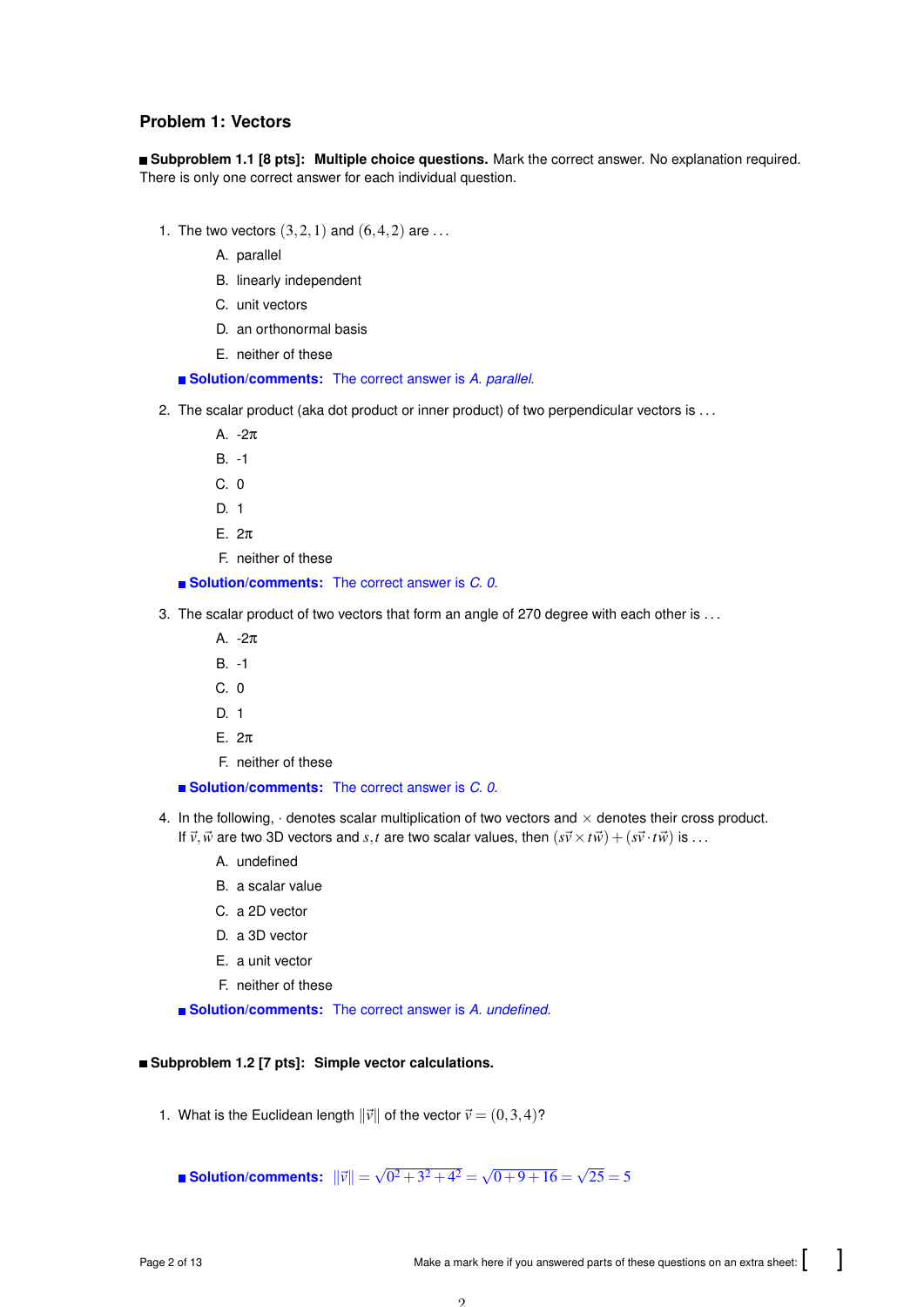2. What is the scalar product  $\vec{v} \cdot \vec{w}$  of the two vectors  $\vec{v} = (1,2,3)$  and  $\vec{w} = (2,2,2)$ ?

**Solution/comments:**  $\vec{v} \cdot \vec{w} = 1 \cdot 2 + 2 \cdot 2 + 3 \cdot 2 = 2 + 4 + 6 = 12$ 

3. What is the cross product  $\vec{v} \times \vec{w}$  of the two vectors  $\vec{v} = (1,2,3)$  and  $\vec{w} = (4,1,1)$ ?

**Solution/comments:** 
$$
\vec{v} \times \vec{w} = \begin{pmatrix} 2 \cdot 1 - 3 \cdot 1 \\ 3 \cdot 4 - 1 \cdot 1 \\ 1 \cdot 1 - 2 \cdot 4 \end{pmatrix} = \begin{pmatrix} 2 - 3 \\ 12 - 1 \\ 1 - 8 \end{pmatrix} = \begin{pmatrix} -1 \\ 11 \\ -7 \end{pmatrix}
$$

## **Subproblem 1.3 [5 pts]: Vector characteristics.**

Prove that  $\lambda(-y, x)$  is a normal vector to  $(x, y)$  for all  $\lambda \neq 0$ .

## **Solution/comments:**

Scalar product:  $\lambda(-y, x) \cdot (x, y) = (-\lambda y, \lambda x) \cdot (x, y) = -\lambda y x + \lambda x y = 0$ 

*q.e.d.*

Explanation (not required):

If the scalar product of two vectors is 0, then they are perpendicular to each other. A vector that is perpendicular to another one is called normal vector to that vector. Hence, showing that the scalar product is indeed 0 in this case proves the statement.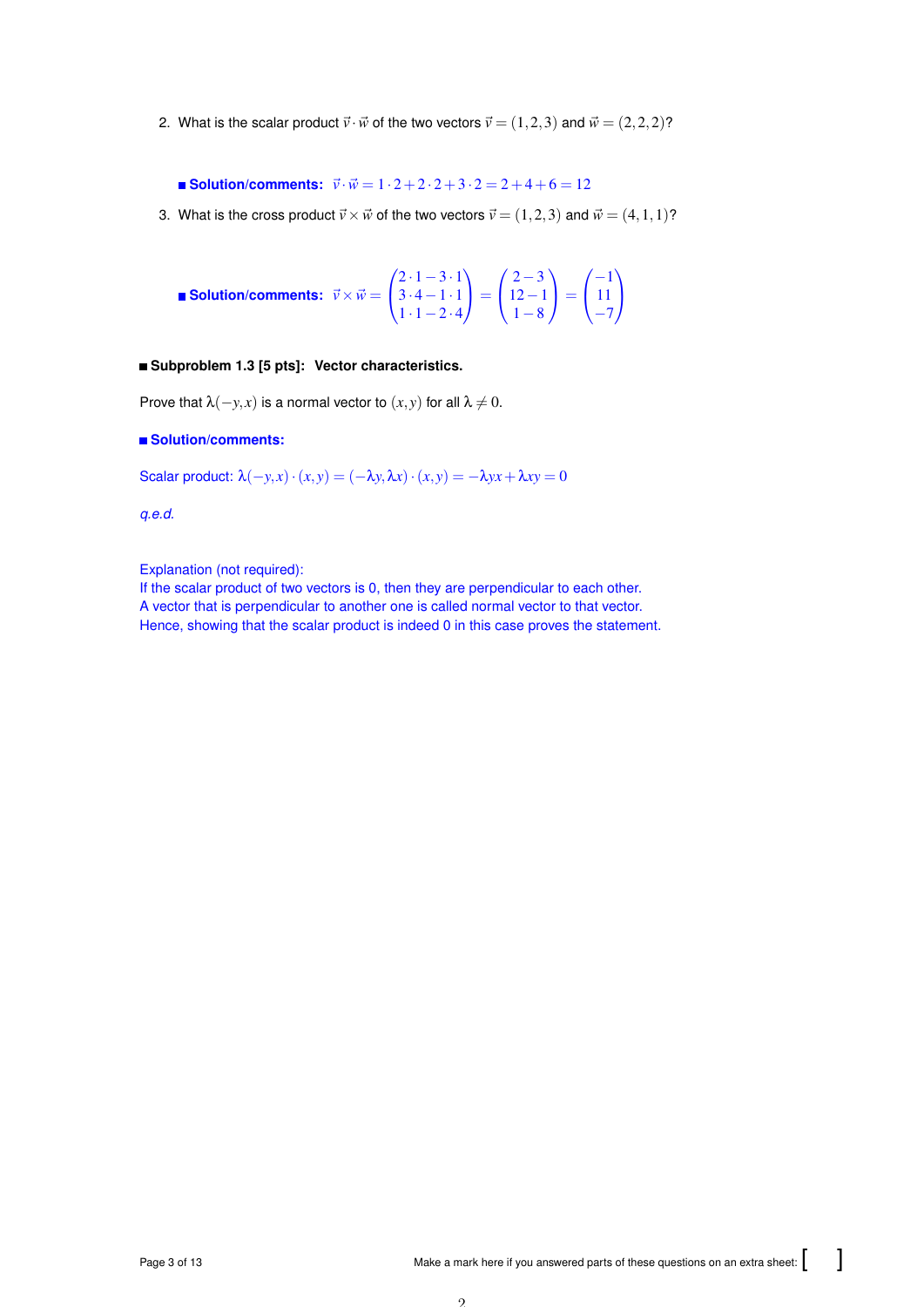## **Problem 2: Basic geometric entities**

**Subproblem 2.1 [6 pts]: Multiple choice questions.** Mark the correct answer. No explanation required. There is only one correct answer for each individual question.

- 1. If  $y = ax + c$  denotes the *slope-intercept form* of a line in 2D, then *c* gives us ...
	- A. the slope of the line
	- B. the fraction of the slope in *X*−direction
	- C. the fraction of the slope in *Y*−direction
	- D. the intersection of the line with the *X*−axis
	- E. the intersection of the line with the *Y*−axis
	- F. neither of these

**Solution/comments:** The correct answer is *E. the intersection of the line with the Y*−*axis*.

- 2. If 2*x*−3*y*+5 = 0 denotes the *implicit representation* of a line in 2D, then the vector (2,−3) is . . .
	- A. a vector on the line
	- B. a vector pointing to the line
	- C. a vector perpendicular to the line
	- D. a vector parallel to the line
	- E. neither of these

**Solution/comments:** The correct answer is *C. a vector perpendicular to the line*.

- 3. If  $\vec{p}(t) = (2,3) + t(4,1)$  denotes the *parametric equation* of a line in 2D, then the vector  $(2,3)$  is ...
	- A. the line's support vector
	- B. the line's direction vector
	- C. a normal to the line
	- D. a vector parallel to the line
	- E. neither of these

**Solution/comments:** The correct answer is *A. the line's support vector*.

#### **Subproblem 2.2 [8 pts]: Basic geometric entities in 3D.**

1. Write down the *parametric equation* of a plane in 3D that goes through the three points represented by the vectors  $\vec{p}_0 = (1, 2, 3), \vec{p}_1 = (3, 3, 3),$  and  $\vec{p}_2 = (3, 2, 3).$  Use  $\vec{p}_0$  as support vector of the plane.

**Solution/comments:**

$$
p(t) = \begin{pmatrix} 1 \\ 2 \\ 3 \end{pmatrix} + s \begin{pmatrix} 2 \\ 1 \\ 0 \end{pmatrix} + t \begin{pmatrix} 2 \\ 0 \\ 0 \end{pmatrix}
$$

Comment: For the direction vectors, any scalar multiple of the following vectors would have been correct, too:

$$
\vec{p}_1 - \vec{p}_0 = (2, 1, 0) \n\vec{p}_2 - \vec{p}_0 = (2, 0, 0) \n\vec{p}_1 - \vec{p}_2 = (0, 1, 0)
$$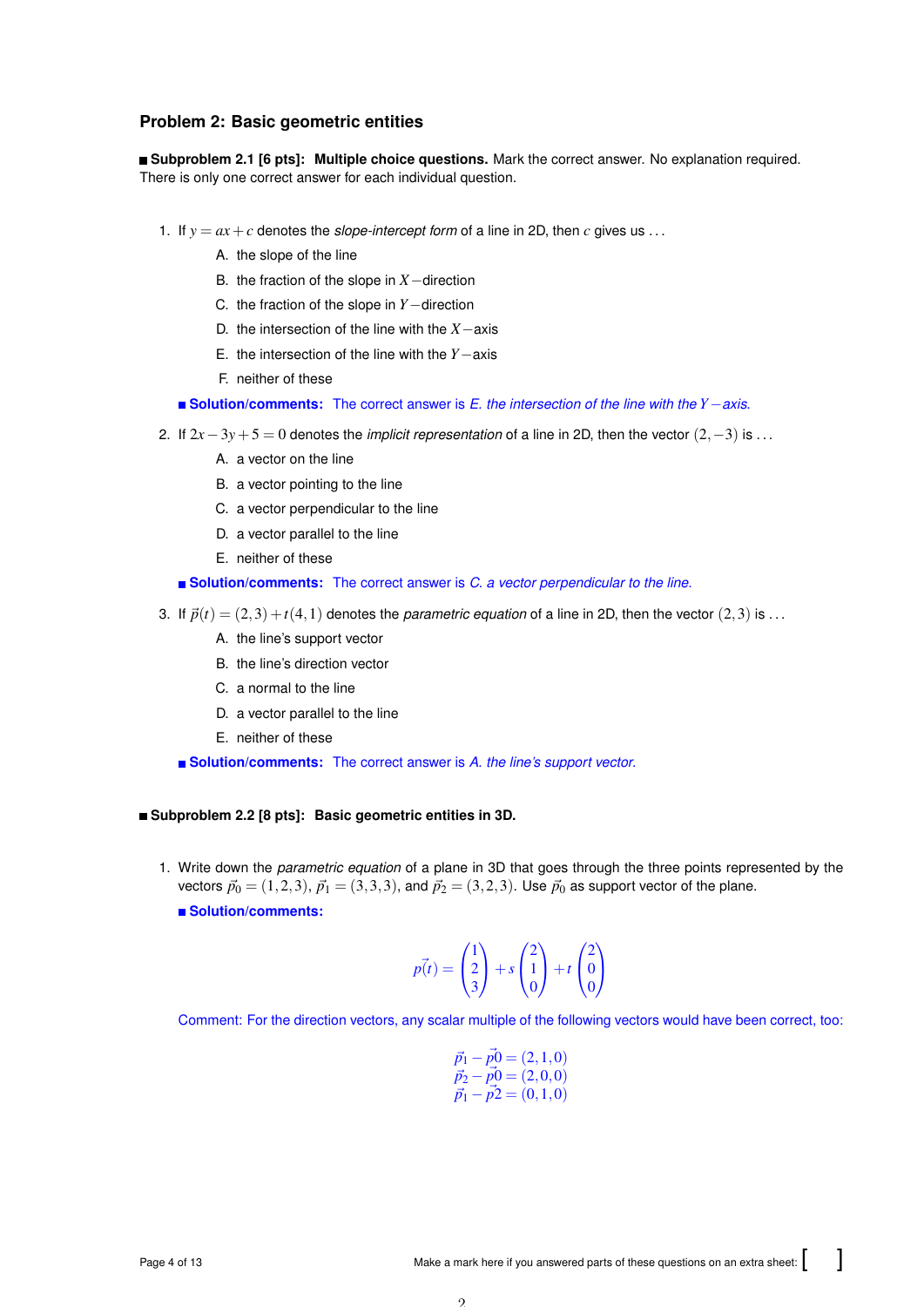2. Write down the *implicit equation* of a plane in 3D in vector notation, i.e.  $\vec{n} \cdot (\vec{p} - \vec{p}_0) = 0$  that contains the point  $(1,1,1)$  and is parallel to the two vectors  $\vec{v} = (1,2,3)$  and  $\vec{w} = (4,1,1)$ . (Hint: it is allowed to reuse results from previous problems.)

**Solution/comments:**

$$
\begin{pmatrix} -1 \\ 11 \\ -7 \end{pmatrix} \cdot (\vec{p} - \begin{pmatrix} 1 \\ 1 \\ 1 \end{pmatrix}) = 0
$$

Comment: Any scalar multiple of  $\vec{n} = (-1,11,-7)$  would have been correct, too.

3. The following represents the *parametric equation* of a sphere around the origin in 3D:

$$
\vec{p}(\Phi, \Theta) = \begin{pmatrix} 5\cos\Phi\sin\Theta \\ 5\sin\Phi\sin\Theta \\ 5\cos\Theta \end{pmatrix}
$$

Write down the parametric equation of a sphere around the point  $\vec{c} = (2,3,1)$  with the same radius. **Solution/comments:**

$$
\vec{p}(\Phi, \Theta) = \begin{pmatrix} 2 + 5\cos\Phi\sin\Theta \\ 3 + 5\sin\Phi\sin\Theta \\ 1 + 5\cos\Theta \end{pmatrix}
$$

4. The following represents the *implicit equation* of a sphere around the origin in 3D:

$$
x^2 + y^2 + z^2 - 9 = 0
$$

Write down the implicit equation of a sphere around the point  $\vec{c} = (2,3,1)$  with the same radius. **Solution/comments:**

$$
(x-2)^2 + (y-3)^2 + (z-1)^2 - 9 = 0
$$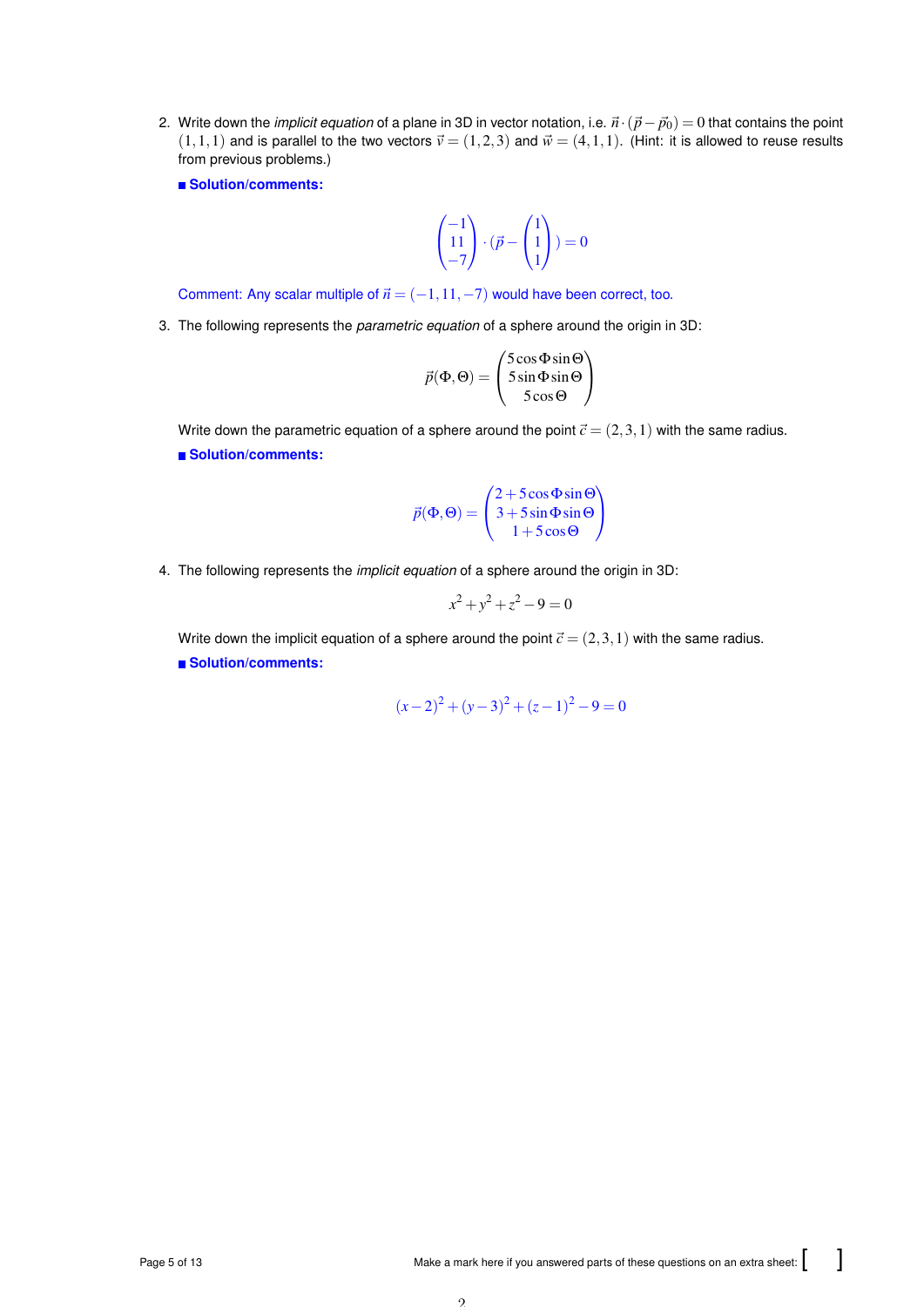## **Problem 3: Intersections**

**Subproblem 3.1 [6 pts]: Multiple choice questions.** No explanation required.

1. When calculating the intersection of two lines in 3D, which of the following can be a possible outcome? Multiple answers might be correct. You only get credit for this subquestion if you mark *all* correct ones and none that is incorrect.

A. no solution B. a point C. a line D. a plane E. a circle F. a triangle

**Solution/comments:** The correct answers are *A. no solution, B. a point, C. a line*.

2. When calculating the intersection of two spheres in 3D, which of the following can be a possible outcome? Multiple answers might be correct. You only get credit for this subquestion if you mark *all* correct ones and none that is incorrect.

A. no solution B. a point C. a line D. a plane E. a circle F. a triangle

**Solution/comments:** The correct answers are *A. no solution, B. a point, E. a circle*.

3. Assume a point in 3D in *barycentric coordinates*, i.e.  $\vec{p}(\beta, \gamma) = \vec{a} + \beta(\vec{b} - \vec{a}) + \gamma(\vec{c} - \vec{a})$  with β ≥ 0 and γ ≥ 0. What other condition has to be fulfilled if the point is within the triangle defined by the three points  $\vec{a}$ ,  $\vec{b}$ ,  $\vec{c}$ ? There is only one correct answer to this question.

A. 
$$
\beta \le 1, \gamma \le 1
$$
  
\nB.  $\beta + \gamma \le 1$   
\nC.  $\beta + \gamma = 1$   
\nD.  $\frac{1}{2}(\beta + \gamma) \le 1$ 

- E.  $\frac{1}{2}(\beta + \gamma) = 1$
- F. neither of these

**Solution/comments:** The correct answer is  $B$ .  $\beta + \gamma \leq 1$ .

#### **Subproblem 3.2 [6 pts]: Intersection of lines.**

Assume two lines in 2D: line  $l_1$  is defined by the two points  $(1,2)$  and  $(3,3)$  and line  $l_2$  is defined by the two points  $(1,1)$  and  $(3,2)$ . Do these two lines intersect? If yes, calculate the intersection point(s). If no, explain why.

## **Solution/comments:**

No, these two lines do not intersect.

If we calculate their direction vectors, we get  $\vec{d}_1 = (2,1)$  for  $l_1$  and  $\vec{d}_2 = (2,1)$  for  $l_2$ , so they are either parallel or identical. Because each support vector is not part of the other line (no matter which one we chose as support vector), they cannot be identical. Hence they are parallel and share no intersection points.

*Comment: Obviously, there are other ways to prove this. For example, we could have just created the line equations and tried to calculate the intersection, which would have led to an unsolvable linear equation system.*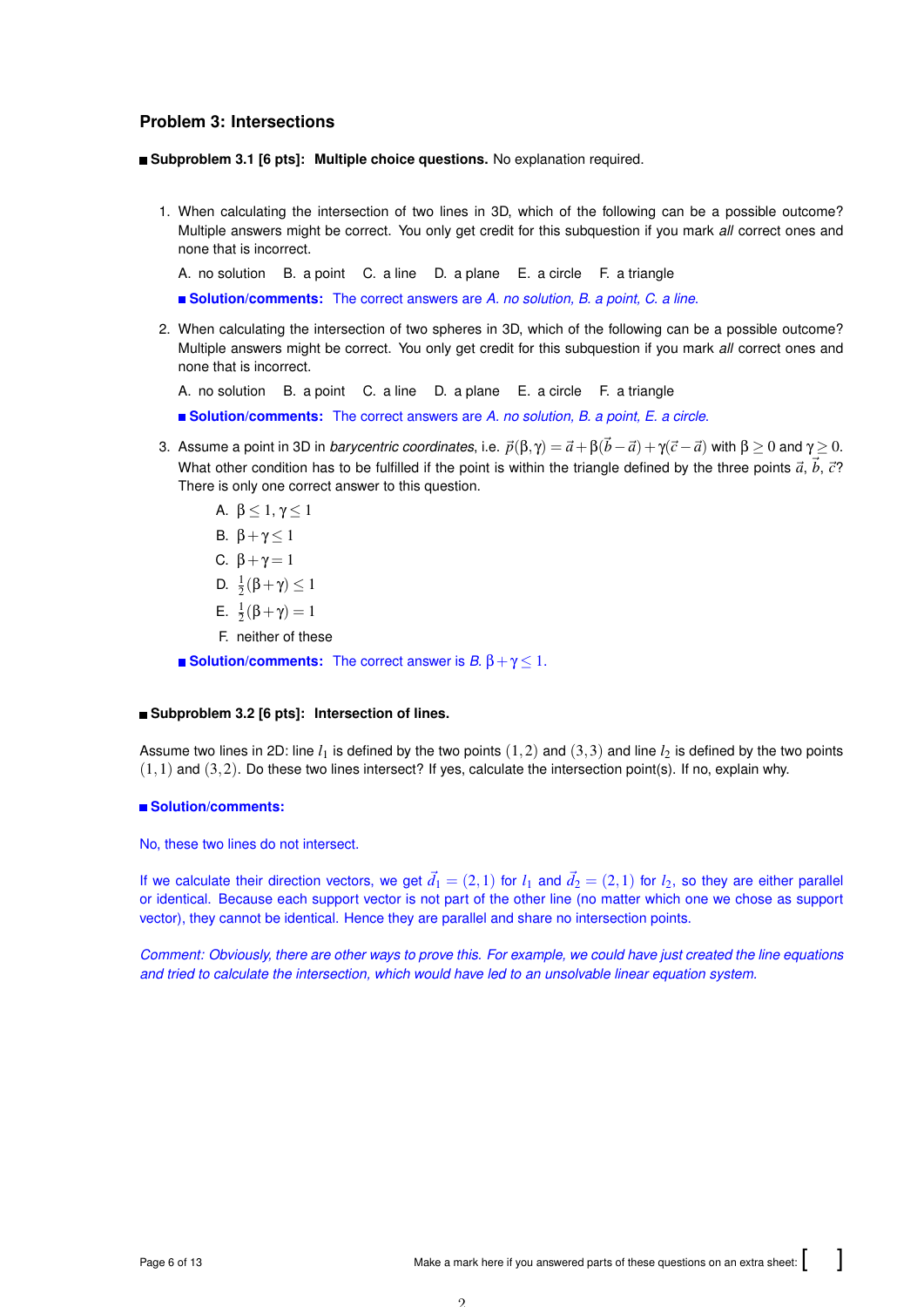# **Problem 4: Matrices and determinants**

**Subproblem 4.1 [6 pts]: Multiple choice questions.** No explanation required. There is only one correct answer for each individual question.

- 1. Which of the following statements is correct? If *A* is a diagonal matrix, then . . .
	- A.  $A^T = I$
	- $A^T = A$

$$
C. A^T = A^{-1}
$$

- $D. A^{-1} = I$
- E.  $A^{-1}$  is always undefined
- F. neither of these
- **Solution/comments:** The correct answer is  $B$ .  $A^T = A$ .
- 2. Which of the following statements is **not** true for any three random matrices *A*,*B*, and *C* with the same dimensions?
	- A.  $(AB)C = A(BC)$
	- B.  $AB = BA$
	- C.  $A(B+C) = AB + AC$
	- D.  $(A + B)C = AC + BC$

**Solution/comments:** The correct answer is *B. AB* = *BA*.

- 3. Assume we have a  $2 \times 3$  matrix *A*, a 2D vector  $\vec{v}$ , a 3D vector  $\vec{w}$ , and  $\cdot$  denotes matrix multiplication. What is the result of  $(\vec{v} \cdot A \cdot \vec{w}^T) + (\vec{w} \cdot A^T \cdot \vec{v}^T)$ ?
	- A. a  $3 \times 1$  matrix
	- B. a  $2 \times 1$  matrix
	- C. a  $1 \times 1$  matrix
	- D. a  $1 \times 2$  matrix
	- E. a  $1 \times 3$  matrix
	- F. neither of those

**Solution/comments:** The correct answer is *F. neither of those*.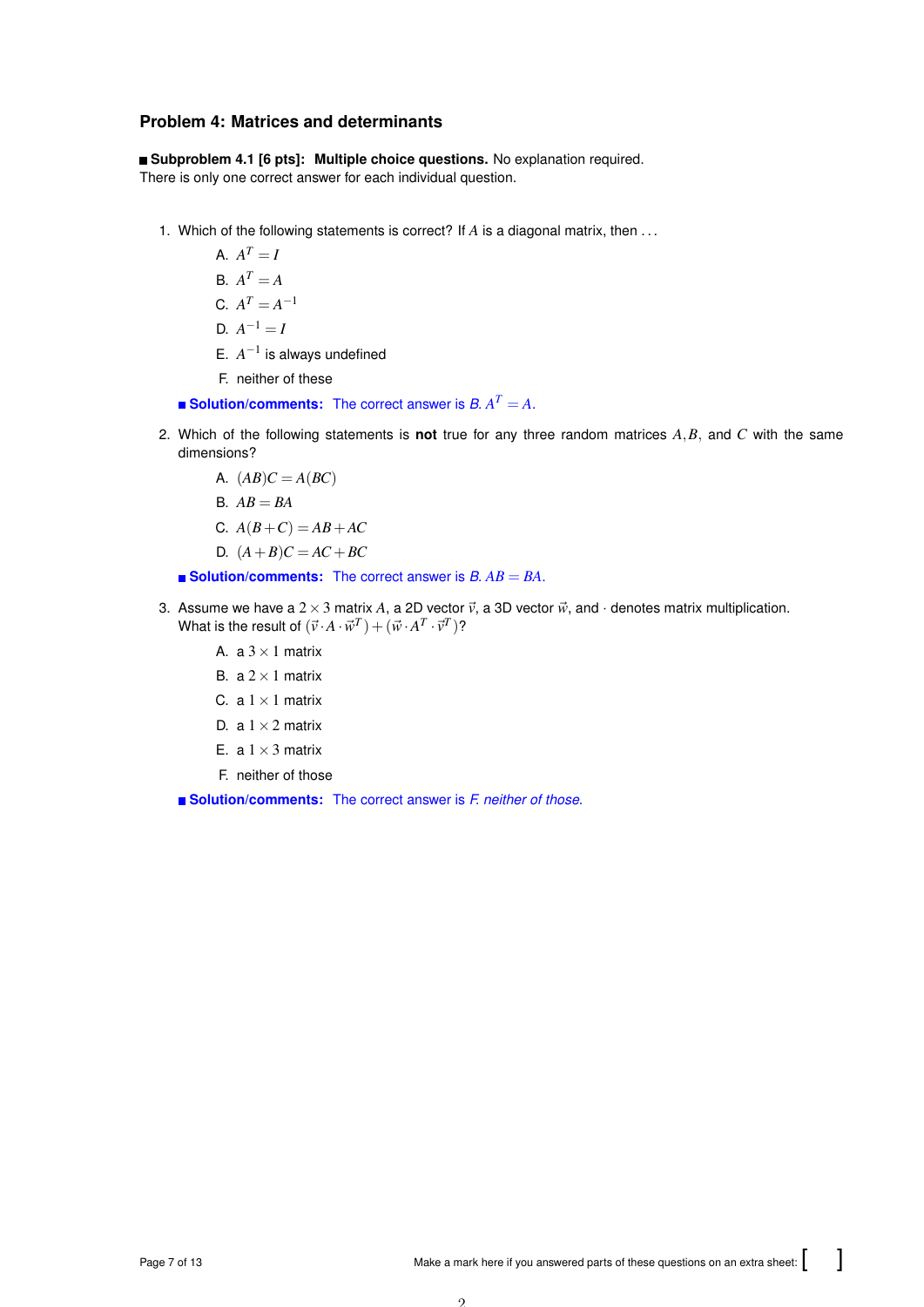#### **Subproblem 4.2 [4 pts]: Simple matrix calculations.**

Assume the following two matrices:  $A = \begin{pmatrix} 3 & 1 & 0 \ 2 & 0 & 1 \end{pmatrix}$  and  $B =$  $\sqrt{ }$  $\overline{1}$ 1 0 0 3 1 2 V,  $\cdot$ 

- 1. Calculate the product *AB* using matrix multiplication.
	- **Solution/comments:**  $AB = \begin{pmatrix} 3 & 3 \\ 3 & 2 \end{pmatrix}$
- 2. Calculate the sum  $A + B^T$ .
	- **Solution/comments:**  $A + B^T = \begin{pmatrix} 4 & 1 & 1 \ 2 & 3 & 3 \end{pmatrix}$

#### **Subproblem 4.3 [5 pts]: Matrix characteristics.**

Assume a 2×2 matrix *A* where the two column vectors are parallel to each other. Prove that the determinant det*A* of this matrix is zero.

## **Solution/comments:**

The determinant of a 2 × 2 matrix  $A = \begin{pmatrix} a & b \ c & d \end{pmatrix}$  is  $\det A = ad - bc$ .

If the column vectors of this matrix *A* are parallel to each other, there must be a  $\lambda$  such that  $\begin{pmatrix} a & b \\ c & d \end{pmatrix}$ *b*  $\hat{A} = \begin{pmatrix} \lambda c \\ 2 \end{pmatrix}$ λ*d* .<br>.<br>.

Hence, we get

$$
\det A = \lambda c d - \lambda dc = 0
$$

*q.e.d.*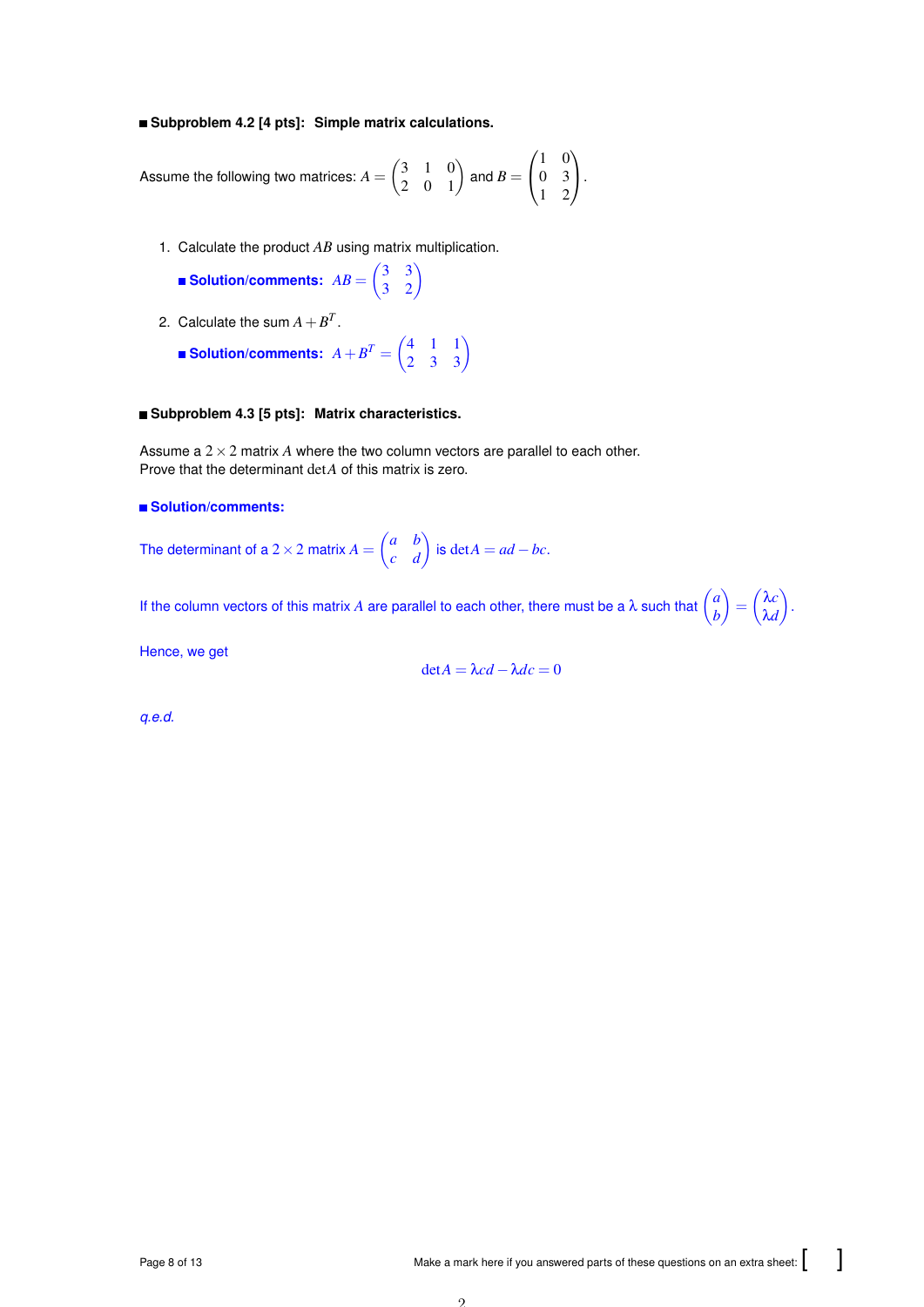#### **Subproblem 4.4 [8 pts]: Determinants.**

1. Complete the following sentence in a way that it becomes a correct statement.

*The determinant of a*  $2 \times 2$  *matrix is the \_\_\_\_\_\_oriented* \_\_\_\_\_\_area

*of the parallelogram defined by its two column vectors.*

Note: *signed* volume instead of oriented area would be correct, too.

2. Calculate the determinant  $\det A$  of the matrix  $A =$  $\sqrt{ }$  $\overline{1}$ 1 2 1 2 1 0 1 0 2  $\setminus$  $\vert \cdot$ 

## **Solution/comments:**

The Rule of Sarrus gives us:

| $\begin{array}{ccccccccc} 1 & 2 & 1 & 1 & 2 & 1 \\ 2 & 1 & 0 & 2 & 1 & 0 \\ 1 & 0 & 2 & 1 & 0 & 2 \end{array}$ |  |  |  |
|----------------------------------------------------------------------------------------------------------------|--|--|--|

 $\det A = 1 \cdot 1 \cdot 2 + 2 \cdot 0 \cdot 1 + 1 \cdot 2 \cdot 0 - 1 \cdot 1 \cdot 1 - 1 \cdot 0 \cdot 0 - 2 \cdot 2 \cdot 2 = 2 - 9 = -7$ 

3. Calculate the cofactor  $a_{12}^c$  of the matrix  $A$  from the previous question. (Note: We start counting rows and columns with 1, so *a*<sup>12</sup> is the coefficient in the 1st row and 2nd column.)

#### **Solution/comments:**

$$
a_{12}^c = (-1)^{1+2} \cdot \begin{vmatrix} 2 & 0 \\ 1 & 2 \end{vmatrix} = -2 \cdot ((-1)^{1+1}) \cdot 2 + (0) = -4
$$

Note: other options exist for the calculation of the cofactors of  $\begin{vmatrix} 2 & 0 \\ 1 & 2 \end{vmatrix}$  in the recursive step.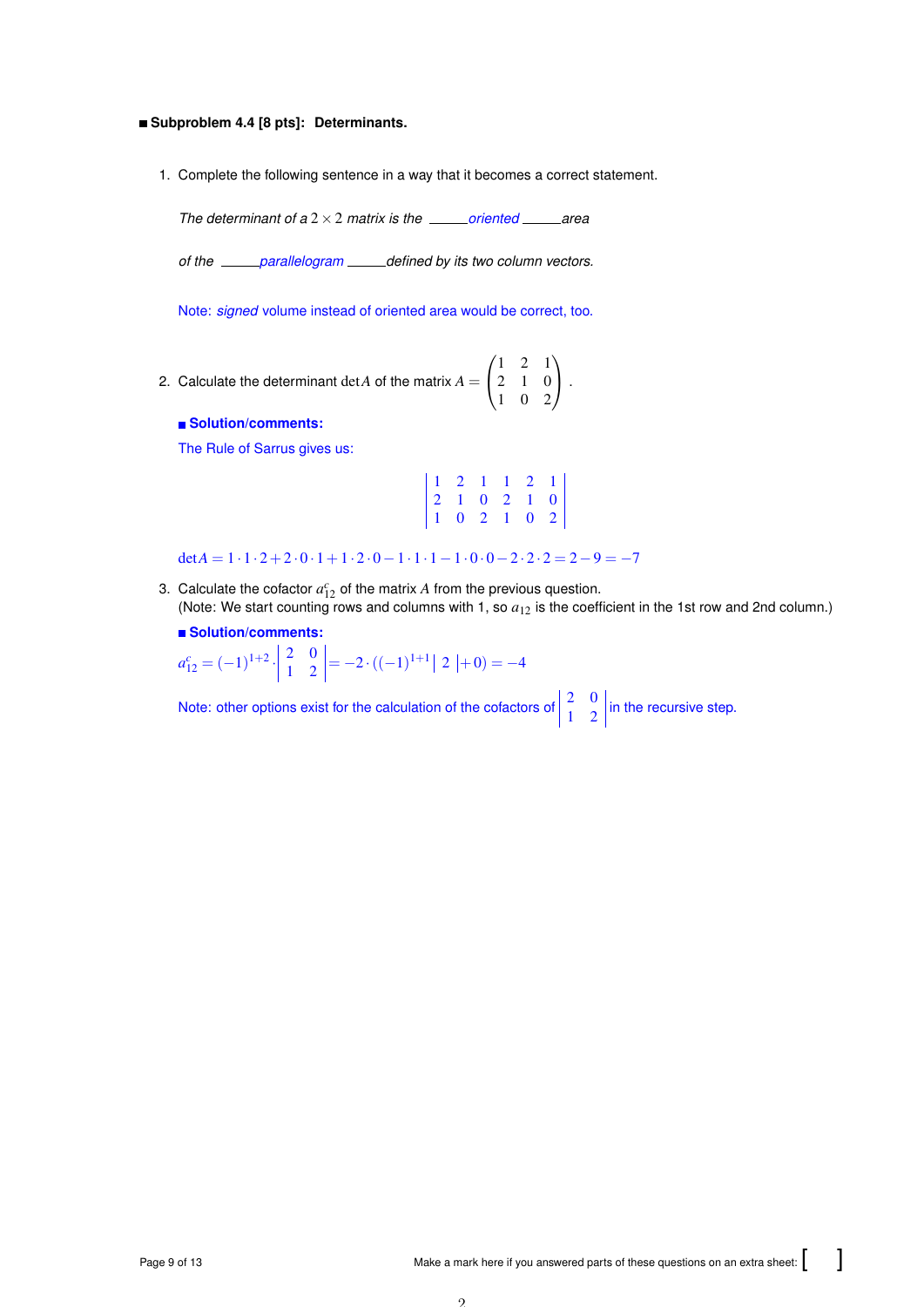## **Problem 5: Linear equation systems**

**Subproblem 5.1 [2 pts]: Geometric interpretation.** Assume you are using Gaussian elimination to solve a linear equation system with three variables and three equations. You end up getting exactly one line with  $0x + 0y + 0z = 0$ . What is the geometric interpretation of this outcome?

**Solution/comments:** The three equations represent planes in 3D that *intersect in a line*.

**Subproblem 5.2 [6 pts]: Gaussian elimination.** Assume the following linear equation system:

| $x + 2y$   | $+2z = 5$ |      |
|------------|-----------|------|
| $x + 4y$   | $+2z = 9$ |      |
| $-x$ $-2y$ |           | $=1$ |

1. Write down its augmented matrix and solve it using Gaussian elimination.

#### **Solution/comments:**

The augmented matrix is:

$$
\left(\begin{array}{ccc|c} 1 & 2 & 2 & 5 \\ 1 & 4 & 2 & 9 \\ -1 & -2 & 0 & 1 \end{array}\right)
$$

Multiply 1st row with −1 and +1 and add it to the 2nd and 3rd row, respectively:

$$
\left(\begin{array}{ccc|c} 1 & 2 & 2 & 5 \\ 0 & 2 & 0 & 4 \\ 0 & 0 & 2 & 6 \end{array}\right)
$$

Multiply 2nd row with  $\frac{1}{2}$ :

$$
\left(\begin{array}{ccc|c}\n1 & 2 & 2 & 5\\
0 & 1 & 0 & 2\\
0 & 0 & 2 & 6\n\end{array}\right)
$$

Multiply 2nd row with  $-2$  and add it to the 1st row:

$$
\left(\begin{array}{ccc|c}\n1 & 0 & 2 & 1 \\
0 & 1 & 0 & 2 \\
0 & 0 & 2 & 6\n\end{array}\right)
$$

Multiply 3rd row with  $\frac{1}{2}$ :

$$
\left(\begin{array}{ccc|c} 1 & 0 & 2 & 1 \\ 0 & 1 & 0 & 2 \\ 0 & 0 & 1 & 3 \end{array}\right)
$$

Multiply 3rd row with −2 and add it to the 1st row:

$$
\left(\begin{array}{ccc|c}\n1 & 0 & 0 & -5 \\
0 & 1 & 0 & 2 \\
0 & 0 & 1 & 3\n\end{array}\right)
$$

2. What is the geometric interpretation of your result?

**Solution/comments:** The three equations represent planes in 3D that *intersect in the point (-5, 2, 3)*.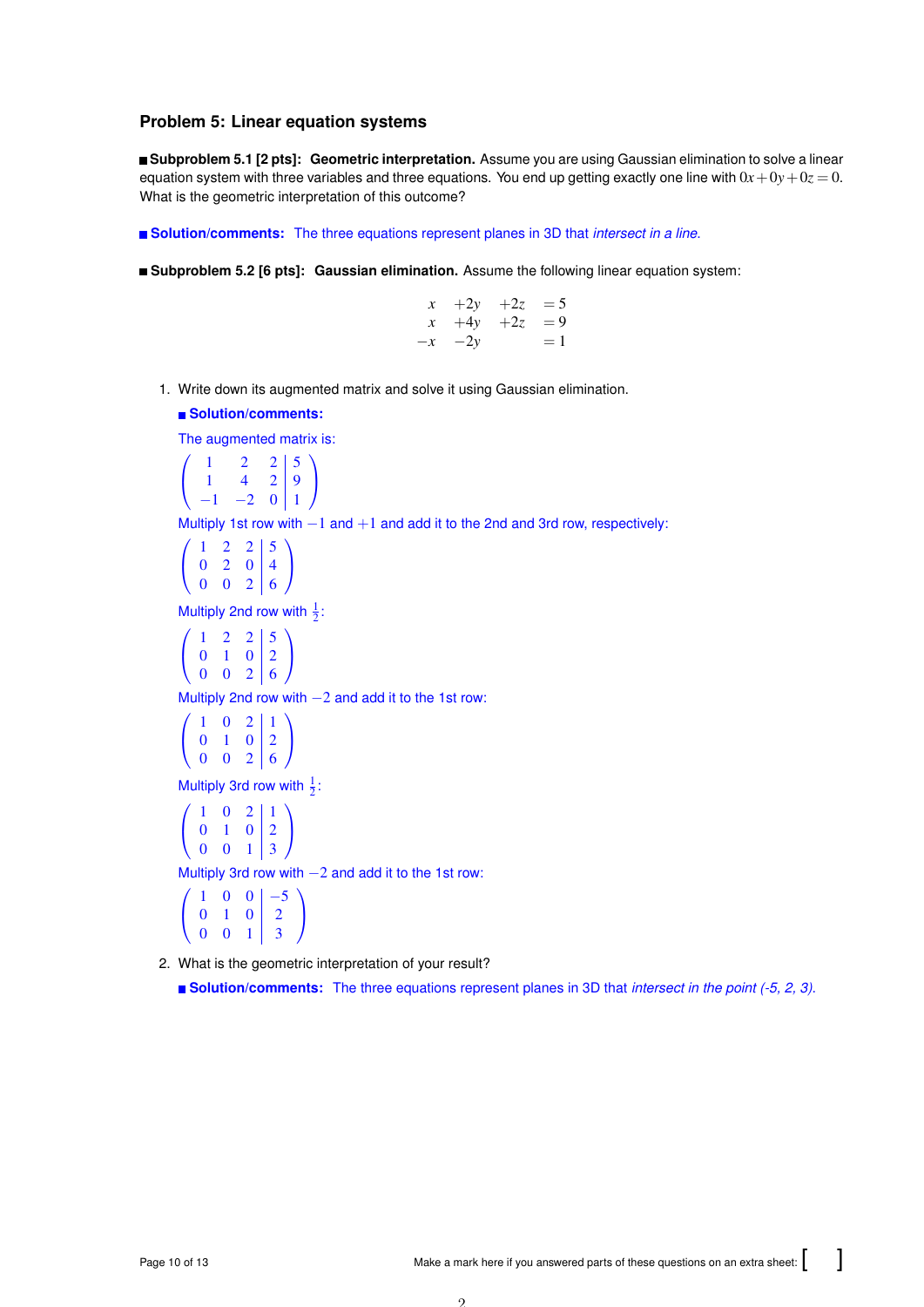# **Problem 6: Transformations**

#### **Subproblem 6.1 [4 pts]: Linear transformations.**

1. Assume the following matrix for linear transformations in 3D:

$$
A = \begin{pmatrix} 1 & b & c \\ 0 & 1 & 0 \\ 0 & 0 & 1 \end{pmatrix}
$$

What kind of transformation do we get if we apply it to a vector in 3D?

**Solution/comments:** Shearing in x-direction

*Comment (not part of the answer): You can easily see this by writing down the result when applying this matrix to a generic vector*  $(x, y, z)$  *which gives you*  $(x + by + cz, y, z)$ 

- 2. Write down the transformation matrix for the inverse transformation of *A* (i.e. a matrix that transforms a vector  $\vec{v}_t = A\vec{v}$  back to vector  $\vec{v}$ ).
	- **Solution/comments:**

$$
A^{-1} = \begin{pmatrix} 1 & -b & -c \\ 0 & 1 & 0 \\ 0 & 0 & 1 \end{pmatrix}
$$

#### **Subproblem 6.2 [10 pts]: Affine transformations.**

1. Assume the following matrix for affine transformations in 3D:

$$
\begin{pmatrix}\n3 & 0 & 0 & 2 \\
0 & 3 & 0 & 2 \\
0 & 0 & 3 & 2 \\
0 & 0 & 0 & 1\n\end{pmatrix}
$$

What kind of transformation do we get if we apply it to a vector in 3D?

### **Solution/comments:**

Scaling of all coordinates by a factor of 3, and translation of all points by a vector  $(2,2,2)$ 

*Comment (not part of the answer): You can easily see this by writing down the result when applying this matrix to a generic vector* (*x*, *y*,*z*) *which gives you*

| $3x + 2$ |  |
|----------|--|
| $3v+2$   |  |
| $3z + 2$ |  |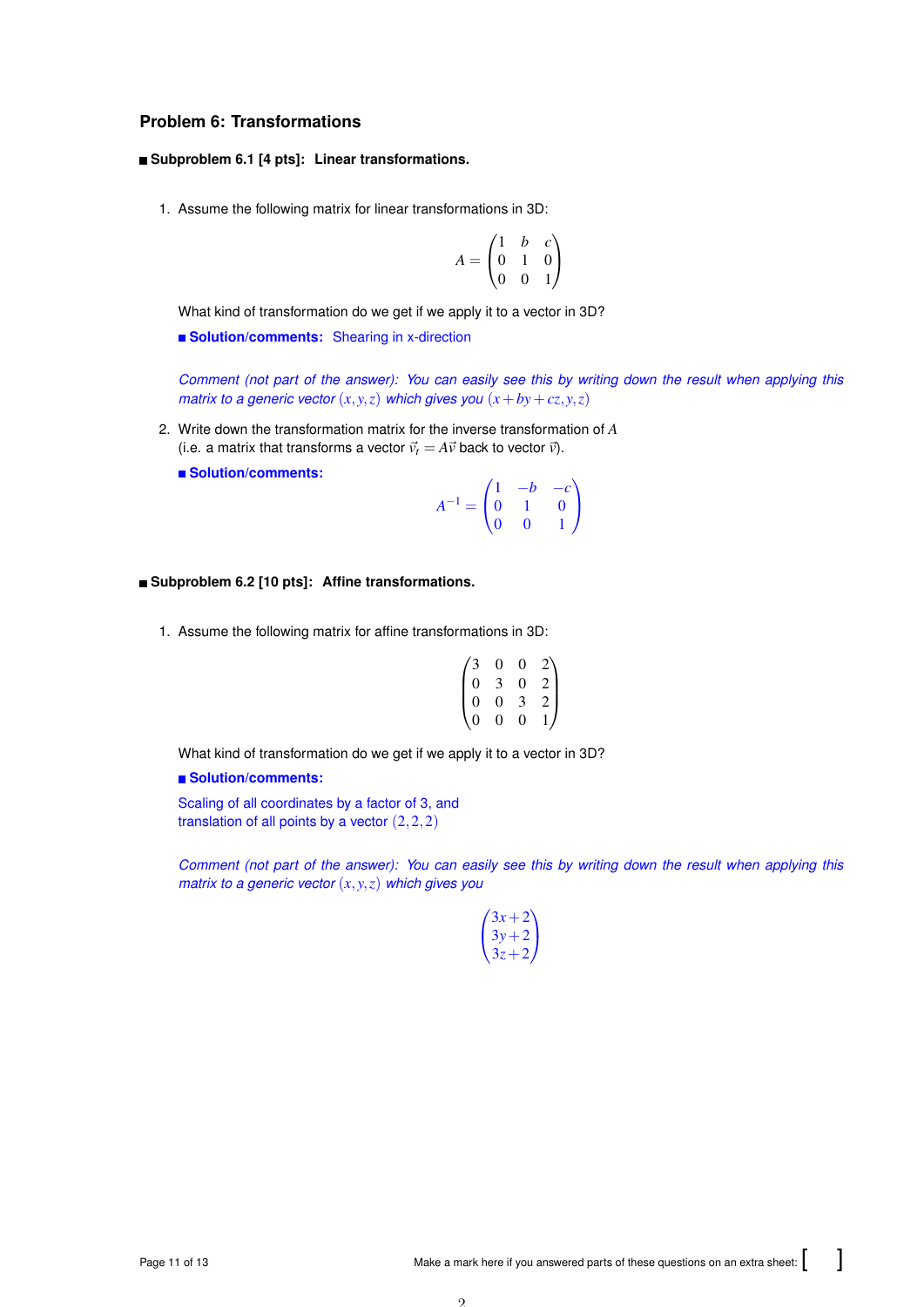- 2. Complete the following sentences in a way that creates a correct statement. In a transformation matrix for affine transformations in 3D ...
	- . . . the last column represents the image of  $\_\_$  the origin after applying the affine transformation
	- . . . the first 3 columns represent the image of  $\_\_$  the base vectors under the linear transformation
	- . . . the coordinates in the last row are called  $\_\_$  homogeneous coordinates